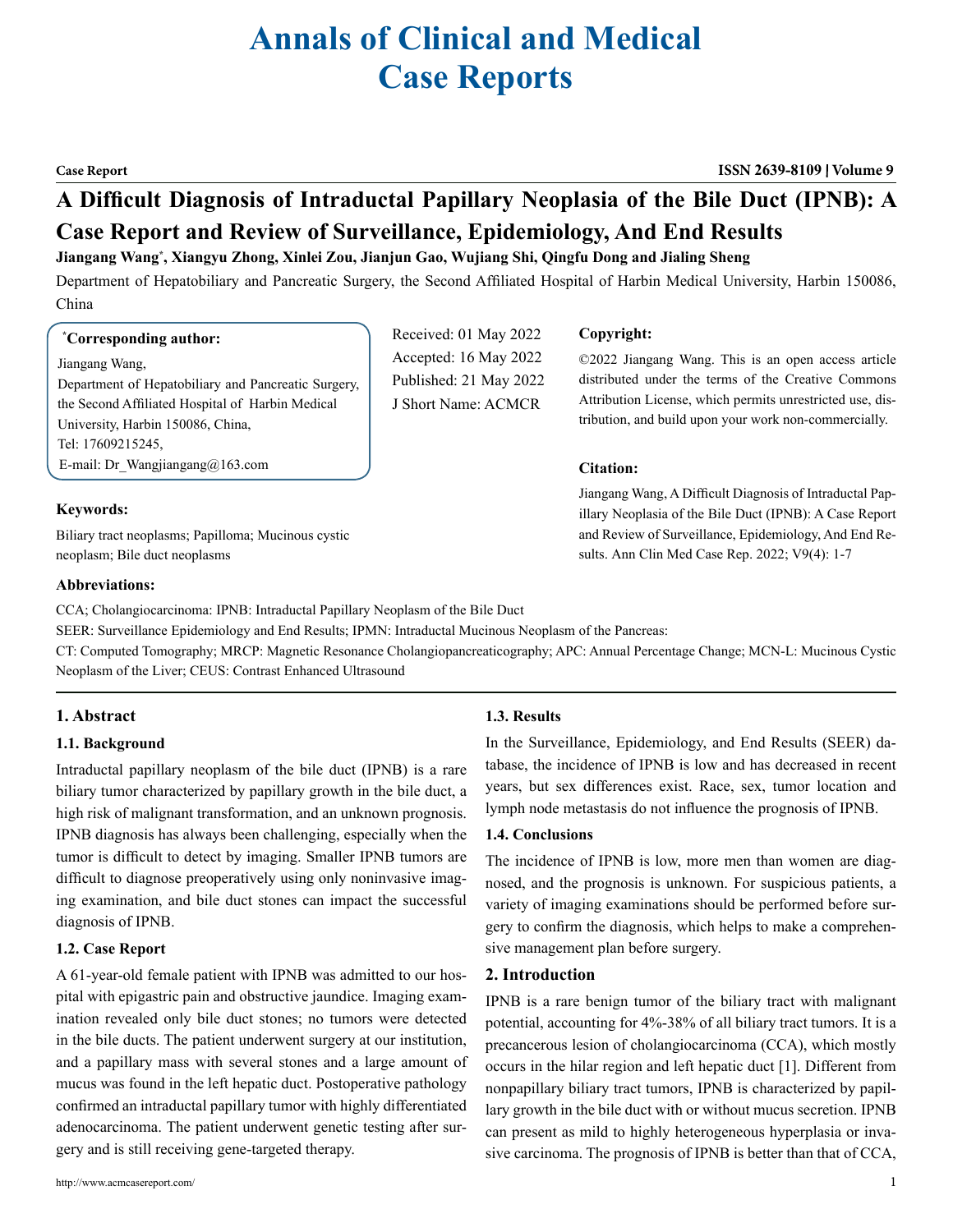and some studies have shown that the pathway of carcinogenesis is different from that of CCA [2-4]. IPNB has been described as an intrabiliary tumor similar to intraductal mucinous neoplasm of the pancreas (IPMN). IPNB shares the same histological subtypes as IPMN: pancreaticobiliary, gastric, intestinal, and eosinophilic [5], but IPNB is more aggressive than IPMN. The similarity between IPNB and IPMN is also reflected in the fact that they express the same immunophenotype, i.e., the MUC protein. However, the types of MUC expressed by each subtype of IPNB are significantly different from those expressed by IPMN [6], and it is still unclear whether the expression of MUC proteins is as predictive of prognosis for IPNB as it is for IPMN. The previous nomenclature for IPNB includes bile duct papilloma, papillomatosis, and papillary adenocarcinoma. In 2010, the WHO uniformly named IPNB, defining it as a new biliary tract tumor and classifying it into four types: IPNB with low, medium, and high intraepithelial heterogeneous hyperplasia and IPNB with invasive carcinoma [7]. Scholars now generally believe that IPNB is a precancerous lesion of CCA. The recognition of IPNB is still insufficient, its pathogenesis and epidemiology are not clear, and no uniform diagnostic principles or treatment guidelines have been established thus far. The present case of an IPNB patient is the first we have encountered. In this case report, we describe the patient's clinical data, review the relevant literature, and analyze the incidence and prognosis of IPNB by searching the case data of IPNB patients in SEER.

#### **3. Case Report**

A 61-year-old female was admitted to our hospital on July 28, 2021, with the chief complaint of "intermittent epigastric pain for more than 8 months and jaundice for 1 month". The patient developed intermittent epigastric pain with no obvious cause more than 8 months prior, and jaundice appeared 1month prior with no fever or chills and no nausea or vomiting. Ultrasonography revealed a slightly hyperechoic mass in the proximal left hepatic duct bile duct with multiple dilated distal bile ducts. The patient had a history of cerebral infarction, diabetes mellitus type 2, and hypertension. For further evaluation of the lesion with 64-slice contrast-enhanced computed tomography (CT) and magnetic resonance

cholangiopancreaticography (MRCP) was subsequently carried out. CT showed a round high-density shadow in the left hepatic duct, there was no enhancement in each phase of enhancement, and intrabiliary calculi were considered. The upstream bile duct was dilated and irregular, and inside the duct, uneven density shadows were observed. CT also revealed multiple intrahepatic hemangiomas and hepatic cysts, as well as gallbladder neck stones. In MRCP, only stones in the left hepatic duct were observed, and the bile duct in the left lobe of the liver was dilated (Figure 1). Laboratory tests revealed the following: total bilirubin, 42.2 µmol/L (reference range: 1.6-20.6 µmol/L); direct bilirubin, 10.0 µmol/L (reference range: 0.0-6.6 µmol/L); AST, 182 U/L (reference range: 0-40 U/L); ALT, 120 U/L (reference range: 0-40 U/L); CEA, 2.05 ng/ml (reference range: 0-5 ng/ml); AFP, 5.03 ng/ml (reference range: 0.89-8.78 ng/ml); and CA19-9, 10.93 UI/mL (reference range: 0-35 UI/mL). Serology for hepatitis B and C infection was negative. The patient's initial diagnosis was bile duct stones, obstructive jaundice, hepatic hemangioma, and hepatic cyst. Laparoscopic cholecystectomy + choledochotomy and lithotripsy were planned. Laparoscopic exploration revealed mild atrophic sclerosis of the left lobe of the liver. After the gallbladder was removed, the left hepatic duct was incised, and the cholangioscope was inserted. The left hepatic duct was filled with milky white jelly-like tissue mixed with several stones. An exophytic papillary mass, approximately 1 cm in diameter, was observed on the wall of the left hepatic duct, which was inseparable from the left hepatic duct. During the operation, tumors in the bile duct of the hilar were not excluded, and left hepatectomy + caudate lobectomy + extrahepatic cholangiotomy + Roux-Y anastomosis of the right hepatic duct and jejunum was performed. Postoperative pathology showed that the left intrahepatic duct papillary tumor was accompanied by severe epithelial dysplasia, the focal point was accompanied by infiltrating well-differentiated adenocarcinoma, and the embolus in the bile duct showed well-differentiated adenocarcinoma (Figure 2). After surgery, the patient underwent genetic testing, which showed mutations in the APC, KEAP1, KRAS, SGK1, SMARCA4, and STK11 gene loci. The patient is currently receiving targeted therapy and is in good health without signs of recurrence.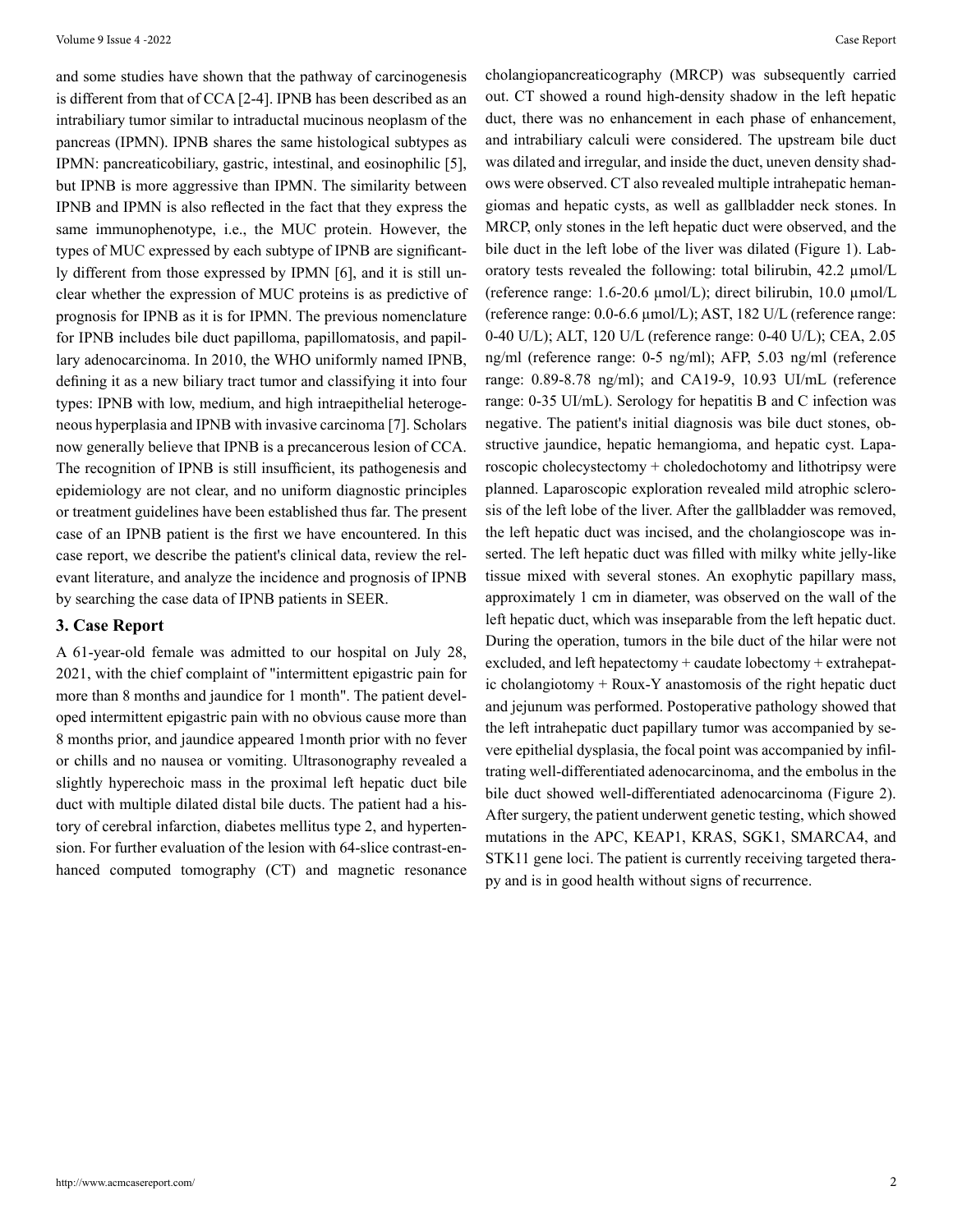

**Figure 1.** Characteristic findings of imaging examinations. (A) Axial contrast enhanced CT (arterial phase) showed a round high-density shadow in the left hepatic duct without enhancement. (B.C) Plain scan CT demonstrated irregular shape and inhomogeneous density shadow in the bile duct of left hepatic lobe without enhancement. (D) Magnetic Resonance-Cholangio-Pancreaticography (MRCP) revealed extensively dilated bile ducts.



Figure 2. (A) Highly heterogeneous biliary epithelium; tumor papillary growth in the bile duct, partially breaking through the bile duct to become an invasive carcinoma; tumor secretes mucus to fill the bile duct.; (B) Pancreaticobiliary duct-type papillary tumor with a vascular core filling the entire bile duct.

#### **4. Analysis of Incidence and Survival Rate of Seer Database**

We searched the US SEER incidence database for the years 2000 to 2018 and retrieved records of 161 patients with IPNB. Of these cases, 88 (55%) were male, and 73 (45%) were female; 15 (9%) were in the intrahepatic biliary tract, and 144 (89%) were located in the extrahepatic biliary tract; 2 cases showed invasion of both the intrahepatic and extrahepatic biliary tracts; and lymph node metastasis was found in 81 (50%) patients. From 2000 to 2018, the

overall incidence trended downward, with an annual percentage change (APC) of -4.1% ( $p$ <0.05). The incidence in men was higher than that in women (p=0.04) (Figure 3). The overall prognosis of the patients was good, with a median survival of more than 8 years. Sex, race, tumor location and lymph node metastases had no significant effect on prognosis (Figure 4). The statistical software used R i386 4.0.5, and the difference was considered meaningful when  $p<0.05$ .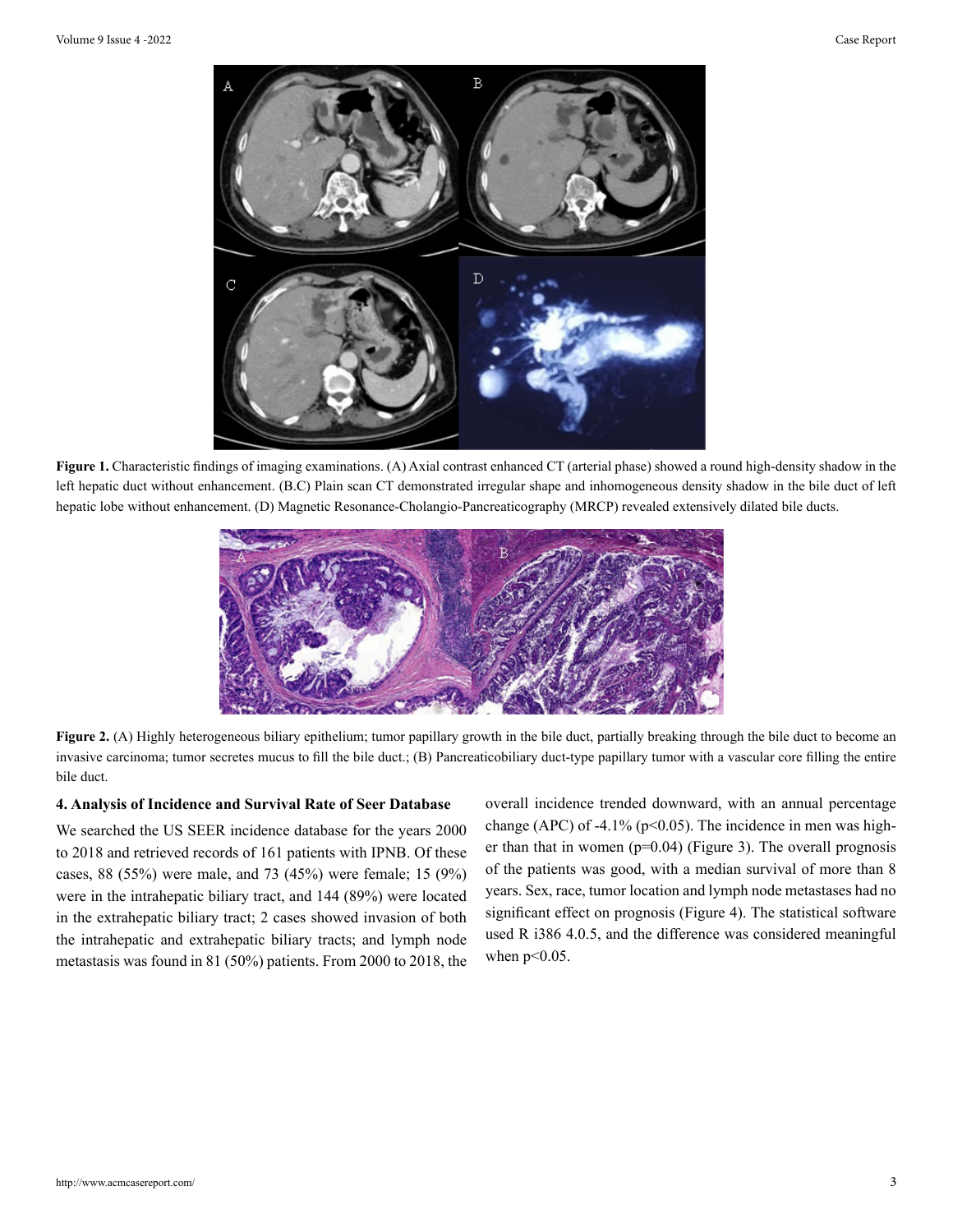

**Figure 3.** (A) The incidence of IPNB in the SEER database from 2000 to 2018. The overall incidence trended downward. (B) The incidence is higher in men than in women (p=0.04).



**Figure 4.** Disease-specific survival (DSS) analysis of IPNB in SEER. (A) Overall DSS of IPNB. (B) DSS according to sex. DSS is not significantly different between the male and female groups. (C) DSS according to the tumor site. DSS shows no significant differences among the three groups. (D) DSS according to race. DSS shows no significant differences among the four groups. (E) DSS according to metastasis of lymph node. DSS shows no significant differences between the positive lymph node metastasis and negative lymph node metastasis groups.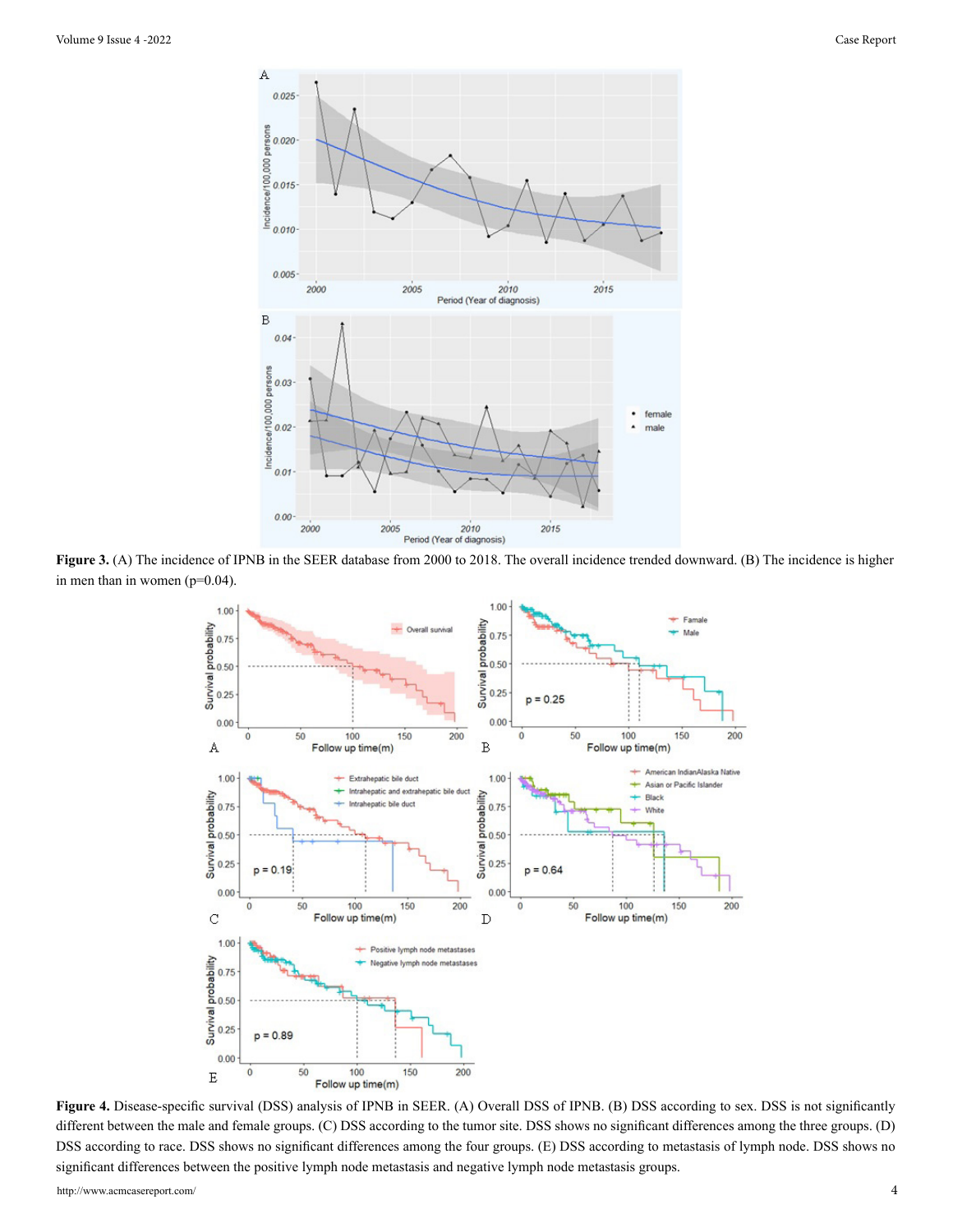#### **5. Discussion**

As a rare disease, IPNB is characterized by its papillary growth in the bile duct, sometimes with mucus, and can progress to invasive carcinoma. Data from 2000 to 2018 in the SEER database revealed that the incidence of IPNB in the United States was relatively low during this period, showing a decreasing trend in recent years, and the incidence in males was higher than that in females. IPNB has been reported in the literature mostly in Eastern countries, with a trend of dissemination in Western countries. Since eastern cases are mostly associated with hepatolithiasis or Clonorchis sinensis infection, it has been suggested that both of these factors may be related to the etiology of IPNB [3,4,6]. However, this conclusion is not supported in cases from Western countries due to differences in the incidence of hepatolithiasis and Clonorchis sinensis between Eastern and Western countries. IPNB is mostly found in the left lobe of the liver, and the most common pathological subtype is the pancreaticobiliary type, followed by the intestinal, gastric, and oncocytic subtypes, with the invasive component mostly found in the pancreaticobiliary and gastric types [6,8]. More than one-third of IPNBs have mucus secretion, which occupies the lumen of the bile duct, covers the surface of the papillary lesion, and can cause dilatation of the upstream bile duct [9,10]. Mucus secretion was more common in intrahepatic biliary IPNB than in extrahepatic biliary IPNB and in intestinal and gastric subtypes than in oncocytic and pancreaticobiliary subtypes. Moreover, IPNBs with mucus secretion are mostly carcinomas in situ and are much less invasive than IPNB without mucus secretion [2,9,11,12]. The case we reported herein was a patient with pancreaticobiliary IPNB. The tumor originated in the left hepatic duct with massive mucus secretion and developed into an invasive carcinoma. Several bile duct stones were also found in the left hepatic duct. It is relatively difficult to diagnose IPNB, mainly because the clinical symptoms of IPNB are not specific. It is also difficult to distinguish IPNB from other tumors of the biliary tract, such as CCA and mucinous cystic neoplasm of the liver (MCN-L), by radiology alone. Cases of IPNB mostly appear on ultrasound, CT, MRI, and other imaging examinations as papillary-like masses in the bile duct with upstream bile duct dilatation or focal plaque-like masses with biliary stenosis, but some may simply exhibit bile duct dilatation with no occupancy on radiology [8,13]. This may be due to multiple small stones and mucus in the bile duct. In our patient, no tumor was found growing in the inner wall of the left hepatic duct on preoperative CT and MRCP examinations, which has not been reported in the literature. ERCP can obtain more direct images, which can reveal the tumor growth characteristics and extent and help determine the distal extent of resection [2]. However, the presence of mucus can make it difficult for the contrast medium to pass retrogradely through the bile duct. Currently, the only way to confirm the diagnosis is to perform cholangioscopy and biopsy in suspected cases [14,14]. For patients with a low tumor location, cholangioscopy

can observe the characteristics of tumor growth along the epithelium directly and clarify whether accompanying mucus secretion is present the tumor tissue, which can aid in pathological examination to clarify the diagnosis. However, similar to ERCP, for intrahepatic bile duct tumors, it is difficult to directly observe the tumor with choledochoscopy, and the diagnostic performance may not be better than CT and MRI. Percutaneous biliary biopsy appears to be a relatively straightforward diagnostic tool, but there is no literature showing that a percutaneous biopsy for IPNB in the intrahepatic bile ducts would be more beneficial for patients For intrahepatic IPNB, only conventional examinations such as enhanced CT and enhanced MRI are available for diagnosis. For suspicious cases, the use of higher-resolution machines is recommended so that small lesions can be found. The combined use of multiple examination methods can help to improve the diagnostic accuracy. Contrast-enhanced ultrasound (CEUS) is not different from enhanced CT in examining IPNB and can be used as a routine examination [16]. There is a literature report that the imaging features of magnetic resonance cholangiography help to differentiate IPNB with invasive carcinoma from IPNB with intraepithelial neoplasia [17]. The imaging of IPNB with invasive carcinoma mostly shows an intraductal visible mass, tumor size  $\geq$  2.5 cm, multiplicity of the tumor, bile duct wall thickening, and adjacent organ invasion. Patients with IPNB mostly present with abdominal pain, obstructive jaundice, and acute cholangitis, but these symptoms are not specific for the diagnosis of IPNB. The specificity and sensitivity of alkaline phosphatase and CEA for the diagnosis of IPNB are also suboptimal. A significant increase in CA19-9 levels in patients with advanced IPNB has been reported in the literature [18] . The IPNB patients we reported had developed invasive carcinoma, but their CA19-9 levels were still in the normal range, indicating that not all cases of advanced IPNB are accompanied by elevated CA19-9. Surgical resection is the first choice of treatment for IPNB, and every effort should be made to achieve R0 resection, especially for patients suspected of having an invasive component. Lymph node metastases were found intraoperatively in 6%-8.2% of patients with IPNB [9]. Optional procedures involve partial hepatectomy combined with partial extrahepatic biliary resection and pancreaticoduodenectomy for tumors in the terminal bile duct or hepatopancreatic duct. Patients with IPNB who have extensive biliary metastasis may also be considered for liver transplantation, but the indications are very limited [9,19]. Early surgery has better results and can prevent the tumor from further progressing into invasive cancer. Internationally accepted guidelines for the treatment of IPMN stipulate that secondary surgery must be performed for high-grade atypical hyperplasia or invasive carcinoma in the resected stump of the pancreas, while additional resection is not necessary for patients with low-grade atypical hyperplasia in the stump [20]. There are no guidelines as to whether a positive IPNB resection stump requires a second procedure. Unlike the pancreas,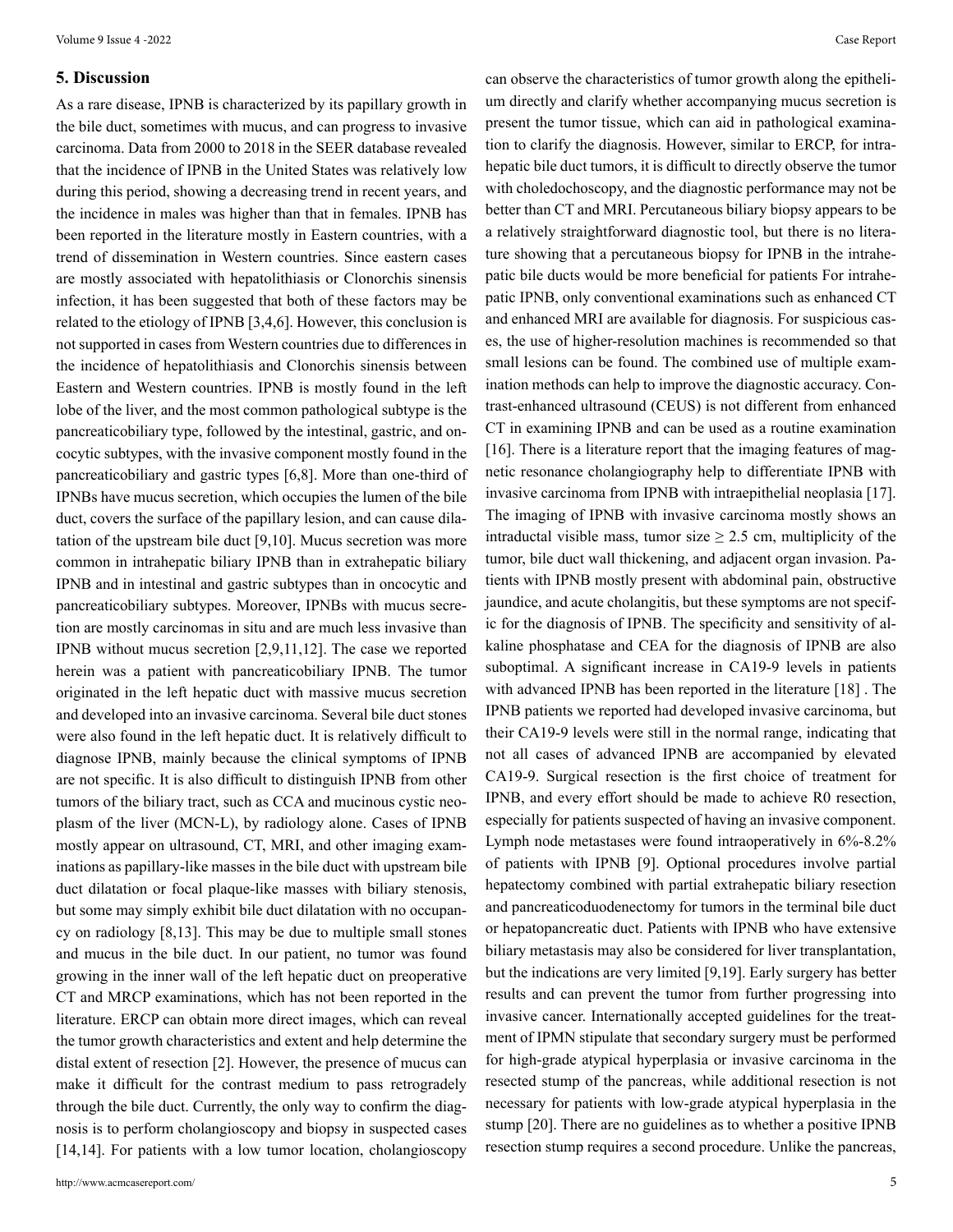complete resection of the bile duct cannot be performed unless pancreaticoduodenectomy is performed. Therefore, to improve the patient's prognosis, the bile duct should be removed as far away from the tumor as possible to ensure R0 resection [2]. When the tumor cannot be completely removed, percutaneous transhepatic biliary drainage and chemotherapy can be used as palliative treatment, and it has also been reported that palliative chemotherapy can be applied after partial hepatectomy [6]. Our patient had intrahepatic IPNB with negative lymph node metastasis and achieved R0 resection. The patient underwent genetic testing after surgery and is still undergoing targeted therapy with no recurrence. The postoperative median survival of IPNB patients is significantly better than that of CCA patients [2,3]. Among the 161 patients we retrieved, the median survival time was 8 years. Sex, race, tumor location, and lymph node metastasis were not prognostic factors. Many studies have collectively shown that lymph node metastasis and the presence or absence of negative bile duct margins are independent risk factors affecting the prognosis of patients with IPNB [2,9,21,22]. However, there are still controversies. Luvira et al. [23] found that there was no significant difference in the prognosis of 98 IPNB patients with positive lymph node metastasis and 26 patients with negative lymph nodes. Due to the low incidence of IPNB, the current research on the risk factors affecting the prognosis of IPNB mostly consists of small-sample single-center studies. In the future, multicenter studies with a larger sample size are needed to explore the prognostic influencing factors of IPNB.

#### **6. Conclusion**

We report the case of a patient who had an intraductal biliary mass with massive mucus secretion that was not diagnosed clearly before the operation. The pathology confirmed IPNB with invasive cancer. The patient underwent partial hepatic and biliary resection and is still receiving gene-targeted therapy. IPNB is a benign tumor of biliary epithelial origin with malignant potential. The overall incidence of IPNB is low, but it is higher in men than women, and it varies greatly between the East and the West. Diagnosing IPNB is difficult, so a variety of tests should be used to confirm the diagnosis before surgery. A clear diagnosis of IPNB should be made as early as possible to avoid tumor progression. Intraoperatively, R0 resection should be achieved to the greatest extent possible, and avoiding positive margins can help to improve patient prognosis. Research on the prognostic factors for IPNB is necessary to meet the challenges associated with precancerous lesions and early cholangiocarcinoma treatment.

#### **References**

- 1. [Ohtsuka M, Shimizu H, Kato A. Intraductal papillary neoplasms](https://pubmed.ncbi.nlm.nih.gov/24949206/) of [the bile duct. Int J Hepatol. 2014; 459091.](https://pubmed.ncbi.nlm.nih.gov/24949206/)
- 2. [Sakai Y, Ohtsuka M, Sugiyama H. Current status of diagnosis and](https://www.ncbi.nlm.nih.gov/pmc/articles/PMC8058653/) [therapy for intraductal papillary neoplasm of the bile duct. World J](https://www.ncbi.nlm.nih.gov/pmc/articles/PMC8058653/)  [Gastroenterol. 2021; 27\(15\): 1569-1577.](https://www.ncbi.nlm.nih.gov/pmc/articles/PMC8058653/)
- 3. [Rocha FG, Lee H, Katabi N. Intraductal papillary neoplasm of the](https://pubmed.ncbi.nlm.nih.gov/22504729/) [bile duct: a biliary equivalent to intraductal papillary mucinous neo](https://pubmed.ncbi.nlm.nih.gov/22504729/)[plasm of the pancreas? Hepatology. 2012; 56\(4\): 1352-60.](https://pubmed.ncbi.nlm.nih.gov/22504729/)
- 4. [Gordon-Weeks AN, Jones K, Harriss E. Systematic Review and Me](https://pubmed.ncbi.nlm.nih.gov/26501712/)[ta-analysis of Current Experience in Treating IPNB: Clinical and](https://pubmed.ncbi.nlm.nih.gov/26501712/) [Pathological Correlates. Ann Surg. 2016; 263\(4\): 656-63.](https://pubmed.ncbi.nlm.nih.gov/26501712/)
- 5. [Nakanuma Y. A novel approach to biliary tract pathology based on](https://pubmed.ncbi.nlm.nih.gov/20518896/) [similarities to pancreatic counterparts: is the biliary tract an incom](https://pubmed.ncbi.nlm.nih.gov/20518896/)[plete pancreas? Pathol Int. 2010; 60\(6\): 419-29.](https://pubmed.ncbi.nlm.nih.gov/20518896/)
- 6. [Tan Y, Milikowski C, Toribio Y. Intraductal papillary neoplasm of](https://pubmed.ncbi.nlm.nih.gov/26604656/) [the bile ducts: a case report and literature review. World J Gastroen](https://pubmed.ncbi.nlm.nih.gov/26604656/)[terol. 2015; 21\(43\): 12498-504.](https://pubmed.ncbi.nlm.nih.gov/26604656/)
- 7. [Bosman FT, Carneiro F, Hruban RH. WHO classification of tumours](https://pubmed.ncbi.nlm.nih.gov/31433515/)  [of the digestive system, International Agency for Research on Can](https://pubmed.ncbi.nlm.nih.gov/31433515/)[cer, Lyon, France. 2010.](https://pubmed.ncbi.nlm.nih.gov/31433515/)
- 8. [Park HJ, Kim SY, Kim HJ. Intraductal papillary neoplasm of the bile](https://pubmed.ncbi.nlm.nih.gov/29629808/) [duct: clinical, imaging, and pathologic features. AJR Am J Roentge](https://pubmed.ncbi.nlm.nih.gov/29629808/)[nol. 2018; 211\(1\): 67-75.](https://pubmed.ncbi.nlm.nih.gov/29629808/)
- 9. [Nakanuma Y, Uesaka K, Kakuda Y. Intraductal papillary neoplasm](https://www.ncbi.nlm.nih.gov/pmc/articles/PMC7763595/) [of bile duct: updated clinicopathological characteristics and molecu](https://www.ncbi.nlm.nih.gov/pmc/articles/PMC7763595/)[lar and genetic alterations. J Clin Med. 2020; 9\(12\): 3991.](https://www.ncbi.nlm.nih.gov/pmc/articles/PMC7763595/)
- 10. [Kim JR, Lee KB, Kwon W. Comparison of the Clinicopathologic](https://www.ncbi.nlm.nih.gov/pmc/articles/PMC6179985/) [Characteristics of Intraductal Papillary Neoplasm of the Bile Duct](https://www.ncbi.nlm.nih.gov/pmc/articles/PMC6179985/) [according to Morphological and Anatomical Classifications. J Kore](https://www.ncbi.nlm.nih.gov/pmc/articles/PMC6179985/)[an Med Sci. 2018; 33\(42\): e266.](https://www.ncbi.nlm.nih.gov/pmc/articles/PMC6179985/)
- 11. [Kim KM, Lee JK, Shin JU. Clinicopathologic features of intraductal](https://pubmed.ncbi.nlm.nih.gov/21946282/) [papillary neoplasm of the bile duct according to histologic subtype.](https://pubmed.ncbi.nlm.nih.gov/21946282/) [Am J Gastroenterol. 2012; 107\(1\): 118-25.](https://pubmed.ncbi.nlm.nih.gov/21946282/)
- 12. [Matsumoto T, Kubota K, Hachiya H. Impact of Tumor Location on](https://pubmed.ncbi.nlm.nih.gov/30659344/)  [Postoperative Outcome of Intraductal Papillary Neoplasm of the Bile](https://pubmed.ncbi.nlm.nih.gov/30659344/) [Duct. World J Surg. 2019; 43\(5\): 1313-1322.](https://pubmed.ncbi.nlm.nih.gov/30659344/)
- 13. [Aslam A, Wasnik AP, Shi J. Intraductal papillary neoplasm of the](https://pubmed.ncbi.nlm.nih.gov/32438236/) [bile duct \(IPNB\): CT and MRI appearance with radiology-pathology](https://pubmed.ncbi.nlm.nih.gov/32438236/) [correlation. Clin Imaging. 2020; 66: 10-17.](https://pubmed.ncbi.nlm.nih.gov/32438236/)
- 14. [Cocca S, Grande G, Reggiani Bonetti L. Common bile duct lesions](https://www.ncbi.nlm.nih.gov/pmc/articles/PMC7739144/) [- how cholangioscopy helps rule out intraductal papillary neoplasms](https://www.ncbi.nlm.nih.gov/pmc/articles/PMC7739144/) [of the bile duct: a case report. World J Gastrointest Endosc. 2020;](https://www.ncbi.nlm.nih.gov/pmc/articles/PMC7739144/) [12\(12\): 555-559.](https://www.ncbi.nlm.nih.gov/pmc/articles/PMC7739144/)
- 15. [Bill JG, Chaterjee D, Mullady DK. Using peroral cholangioscopy to](https://www.ncbi.nlm.nih.gov/pmc/articles/PMC7003199/) [diagnose an intraductal papillary neoplasm of the bile duct. Video](https://www.ncbi.nlm.nih.gov/pmc/articles/PMC7003199/)-[GIE. 2020; 5\(2\): 68-71.](https://www.ncbi.nlm.nih.gov/pmc/articles/PMC7003199/)
- 16. [Zheng Q, Ruan SM, Shan QY. Clinicopathological findings and](https://pubmed.ncbi.nlm.nih.gov/31093728/) [imaging features of intraductal papillary neoplasm of the bile duct:](https://pubmed.ncbi.nlm.nih.gov/31093728/) [comparison between contrast-enhanced ultrasound and contrast-en](https://pubmed.ncbi.nlm.nih.gov/31093728/)[hanced computed tomography. Abdom Radiol \(NY\). 2019; 44\(7\):](https://pubmed.ncbi.nlm.nih.gov/31093728/)  [2409-2417.](https://pubmed.ncbi.nlm.nih.gov/31093728/)
- 17. [Lee S, Kim MJ, Kim S. Intraductal papillary neoplasm of the bile](https://pubmed.ncbi.nlm.nih.gov/30553839/) [duct: Assessment of invasive carcinoma and long-term outcomes us](https://pubmed.ncbi.nlm.nih.gov/30553839/)[ing MRI. J Hepatol. 2019; 70\(4\): 692-699.](https://pubmed.ncbi.nlm.nih.gov/30553839/)
- 18. [Luvira V, Somsap K, Pugkhem A. Morphological Classification of](https://www.ncbi.nlm.nih.gov/pmc/articles/PMC5563102/)